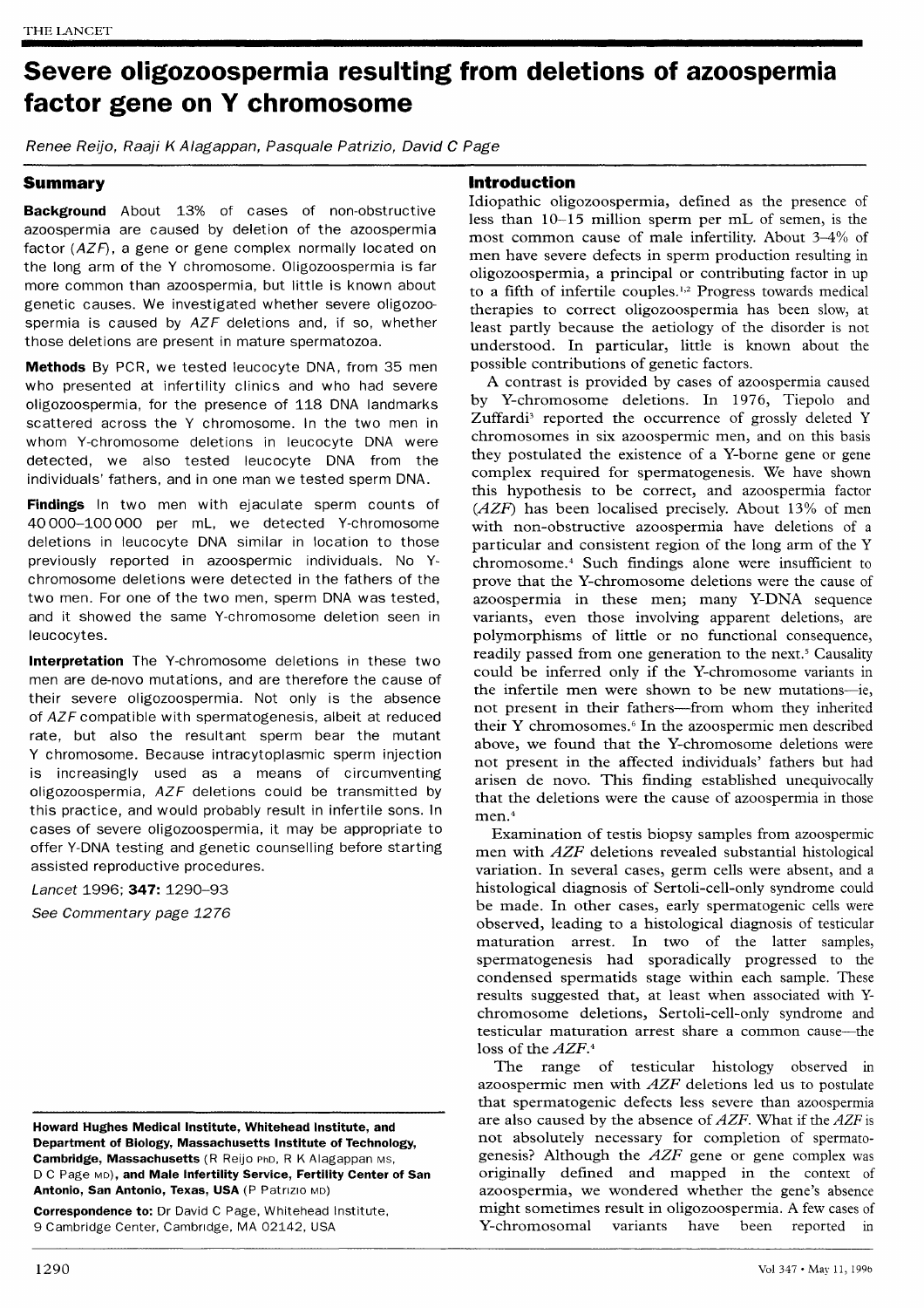| <b>STS</b> | Gene         | Left primer                  | <b>Right primer</b>        | Product<br>size (bp) |
|------------|--------------|------------------------------|----------------------------|----------------------|
| sY277      | DAZ          | GGGTTTTGCCTGCATACGTAATTA     | CCTAAAAGCAATTCTAAACCTCCAG  | 275                  |
| sY279      | <b>DAZ</b>   | CCACCTCATGGTAGTAAAATTGTA     | CTCTTATTTATCTTATTGCTACAACG | 150                  |
| sY283      | DAZ          | CAGTGATACACTCGGACTTGTGTA     | GTTATTTGAAAAGCTACACGGG     | 375                  |
| sY274      | <b>RPS4Y</b> | TTAAGGGGACAGTATTTCAACTTC     | CCACATTTAAACTGAGTACAGTCC   | 350                  |
| sY238      | ZFY          | AACAAGTGAGTTCCACAGGG         | GCAAAGCAGCATTCAAAACA       | 350                  |
| sY276      | AMELY        | <b>CCTACCGCATCAGTGAATTTC</b> | TCTGTATGTGGAGTACACATGG     | 200                  |

Table: Designations and oligonucleotide primer sequences of six new STSs

oligozoospermic men,' but no case before this study was shown to be the result of a de-novo mutation, and thus no causal link could be established. In searching for such definitive evidence of causality, we chose to focus our initial studies on men with severe oligozoospermia.

#### Methods

On cytology, the Y chromosome consists of a euchromatic region and a heterochromatic region. Since the heterochromatin does not affect fertility,<sup>8,9</sup> we concentrated on the euchromatin, for which a map of DNA landmarks and overlapping recombinant DNA clones has been constructed.<sup>10,11</sup>

To screen for Y-chromosome deletions by PCR, genomic DNA was prepared from peripheral blood samples<sup>12</sup> from 35 men who presented to infertility clinics and who had total motile sperm counts (per ejaculate) of 40 000-1 000 000. We tested each man for the presence of 118 Y-DNA landmarks (sequence-tagged sites [STSs]) previously shown<sup>4,10,11</sup> to encompass the euchromatic region of the Y chromosome. We took two precautions to keep false-negative results to a minimum: we only used PCR assays that reliably gave positive results when tested on 90 fertile men; and we did not record an STS as absent from a patient unless at least three successive PCR amplifications yielded negative results.

In patient WHT2712, spermatozoa were purified from ejaculate by centrifugation on a MiniPercoll gradient.<sup>13</sup> To prepare DNA, 50 000 sperm were incubated for 1 h at 37°C in 20 mL of a solution containing  $0.05$  mg/mL proteinase K, 50 mmol/L potassium chloride, 10 mmol/L Tris HCL pH 8-3, 1-5 mmol/L magnesium chloride, 20 mmol/L dithiothreitol, and 1'7 mmol/L sodium dodecyl sulphate. Proteinase K was then inactivated by heating at 85°C for 5 min, and 100 mL of PCR mix (containing 1-5 mmol/L chloride magnesium, 5 mmol/L ammonium chloride, 10 mmol/L Tris HCL (pH 8.2), 50 mmol/L potassium chloride, and 100 mmol/L deoxyribonucleotide phosphate was added to each sample.'4 This sperm DNA was tested for a subset of the Y-chromosomal STSs, again by PCR.

Most of the Y-chromosome STSs, as well as the PCR and electrophoresis conditions used, have been described previously.<sup>4,10</sup> Six new STSs were developed for this study (table).

## Results

We detected Y chromosome deletions in two men, both of whom were severely oligozoospermic and had poor sperm motility and morphology. In the first man, WHT2615, repeated semen analyses yielded sperm counts of 50 000 to 100 000 per mL, with 20-30% of sperm motile and only 10% of sperm with normal morphology. In the second man, WHT2712, sperm counts ranged from 40 000 to 90 000 per mL, with 30-40% of sperm motile and 10-25% of sperm with normal morphology. Apart from infertility, these two unrelated men were in good health.

We discovered deletions of small, interstitial portions of the long arm of the Y chromosome (Yq), in both WHT2615 and WHT2712. In both men we detected the presence of the bulk of the Y chromosome, including the sex-determining region (SRY), Y-RNA-recognition motif genes (YRRM1 and YRRM2), the centromere, and the heterochromatic region. However, 43 of the 118 Ychromosomal STSs were absent from the DNA of

WHT2615; 44 were absent from the DNA of WHT2712. The absent STSs were all clustered in the AZF region, the portion of Yq commonly deleted in azoospermic men, and they include the deleted in azoospermia (DAZ) gene, proposed as a candidate gene for AZF.4 The Yq deletions observed in the two oligozoospermic men overlap substantially not only with each other but also with the deletions we previously observed in azoospermic men (figure 1).

If the Yq deletions were the true cause of severe oligozoospermia in WHT2615 and WHT2712, the deletions should represent new mutations not present in their fathers. Both fathers were found to carry intact Y chromosomes. We conclude that the deletions of the AZF region are the cause of oligozoospermia in these two men.

The Y-DNA tests described above were all done on blood, a conventional and readily accessible source of DNA for genetic testing. However, our finding of AZFregion deletions in leucocytes from oligozoospermic men raised questions about the DNA of their sperm. If AZF is absolutely required for completion of spermatogenesis, the sperm produced by the two oligozoospermic men in our study could carry either an X or an intact Y chromosome, but never an AZF-deleted Y chromosome. This arrangement would be possible if the two oligozoospermic men were testicular mosaics for a cell line with an intact Y chromosome, in which case the denovo AZF deletions reported would have arisen as somatic mutations, after fertilisation, rather than in the fathers' germlines. On the other hand, if these oligozoospermic men produce some sperm carrying AZFdeleted Y chromosomes, issues of genetic counselling would arise, because efforts to father children by artificial<br>fertilisation techniques might propagate the Ytechniques might propagate the chromosomal defect and the infertility it causes.

To test these possibilities, we carried out DNA tests on the sperm produced by one of the men (WHT2712). We tested sperm-DNA prepared from an unrelated fertile man as a control. We tested for a subset of Ychromosomal STSs located within and just outside the region deleted in the leucocytes of WHT2712. As expected, the fertile man's sperm carried an intact Y chromosome. The oligozoospermic man, WHT2712, was also found to produce Y-bearing sperm, but these carried a deletion in the  $AZF$  region-the same deletion as was found in his blood (figure 2).

## **Discussion**

We found that severe oligozoospermia is caused, in some cases, by newly arisen deletions on the Y chromosome. These deletions are of interstitial, submicroscopic portions of Yq, and they encompass the entirety of the previously defined AZF region. The observation that these portions of DNA were present in the fathers of the oligozoospermic men is crucial because it establishes that the deletions were not inconsequential polymorphisms,<sup>5</sup> but were the cause of oligozoospermia. The Yq deletions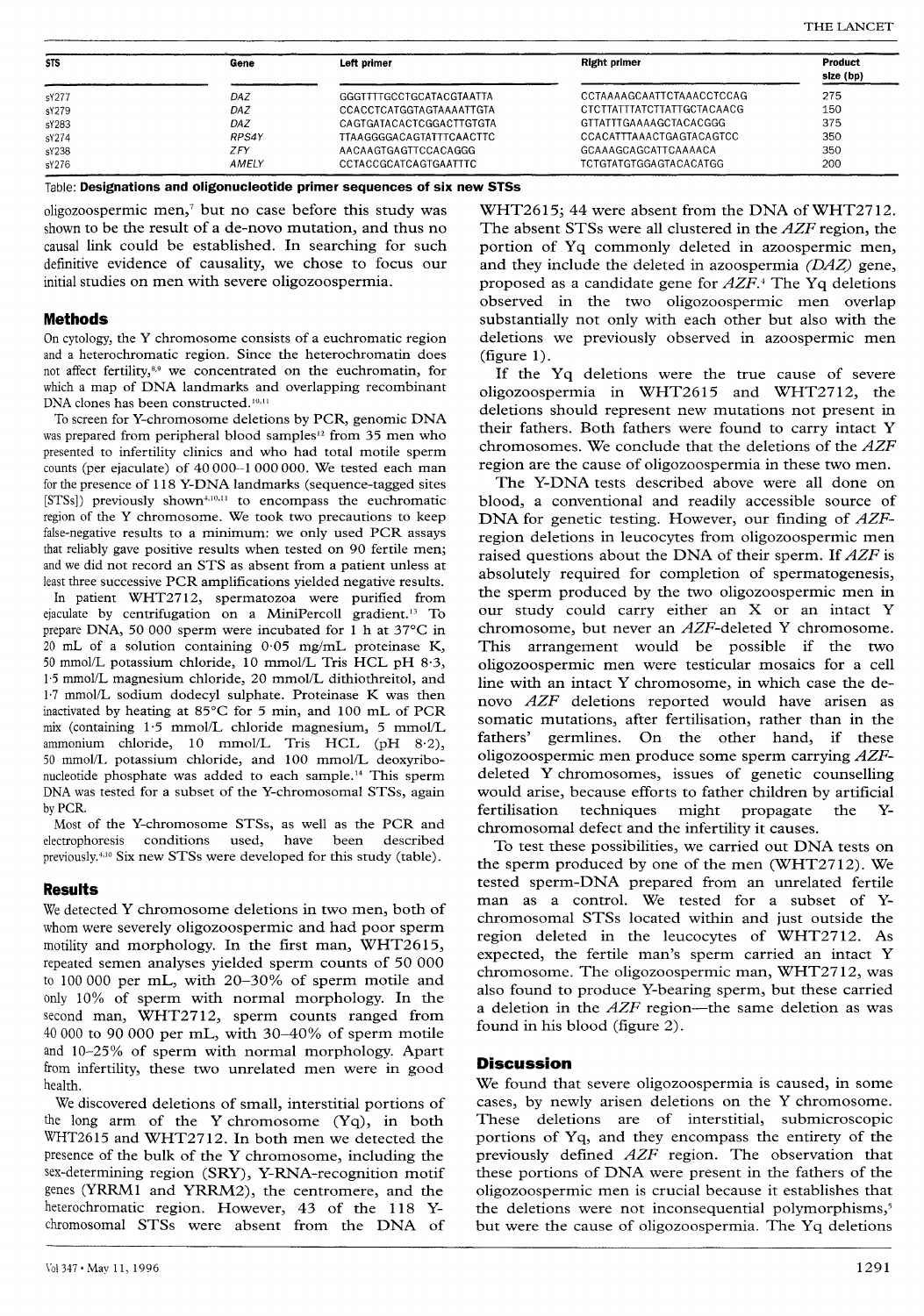in the two oligozoospermic men were similar in location and extent to those we reported<sup>4</sup> in azoospermic men with<br>Sertoli-cell-only syndrome or complete testicular Sertoli-cell-only maturation arrest (figure 1).

How could similar Yq deletions cause such an array of spermatogenic disorders? There are two possible explanations.<sup>4</sup> According to the first hypothesis, the



■ STS present STS absent

 $\Box$  Positive results that probably reflect presence of related sequences elswhere on chromosome **MEDIAN Inferred presence (by interpolation) of** markers for which assay was not done

 $\Box$ 

□

Ġ

Ò

Ò

m

 $\Box$ 

nature of the spermatogenic disorders is determined solely by the deletion in the AZF region, and the severity of the disorder in any given individual depends on which gene or genes in the  $\overline{AZF}$  cluster are deleted. In this hypothesis, the  $AZF$  must consist of at least two spermatogenesis genes. This hypothesis would predict that the severity of the spermatogenic defect was directly correlated with the

## Figure 1: De-novo deletions of AZF region of Y chromosome in two oligozoospermic men

PCR products obtained from leucocyte DNAs of two oligozoospermic men (WHT2615 and WHT2712) and their fathers (top panel). Genes and landmarks indicated on diagram of Y chromosome (middle panel). Results of all Y-chromosomal markers tested on oligozoospermic men WHT2615 and WHT2712 (bottom panel). Y-chromosomal STSs (gene and locus names in parentheses) are listed on top border in order previously reported.<sup>410</sup> Results for fertile and azoospermic men shown for comparison are reported previously.4